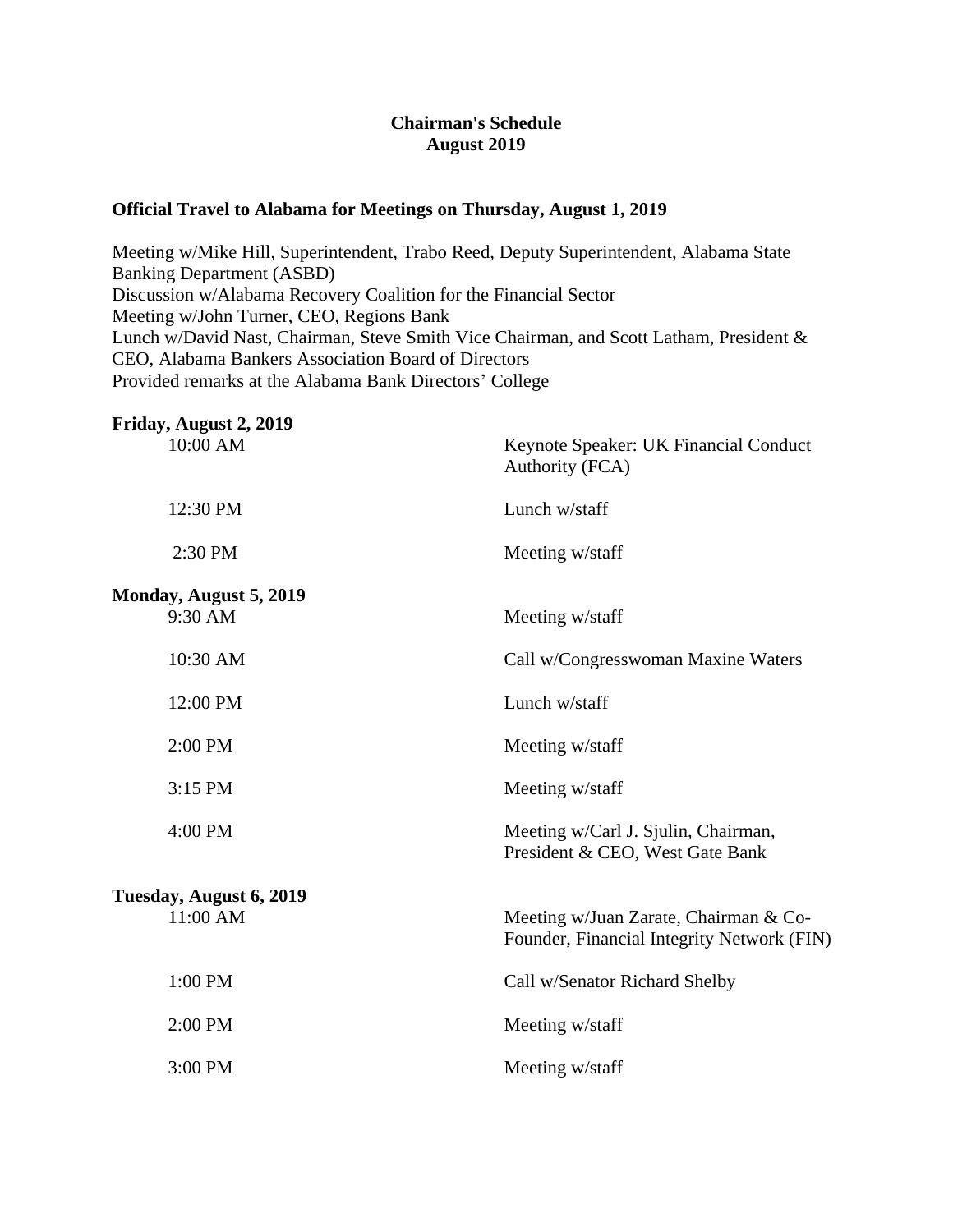| 4:45 PM                               | Call w/Lael Brainard, Governor, Federal<br>Reserve Board (FRB)                                                                                                                                                                                                                                                                                                                                                                                                                                 |
|---------------------------------------|------------------------------------------------------------------------------------------------------------------------------------------------------------------------------------------------------------------------------------------------------------------------------------------------------------------------------------------------------------------------------------------------------------------------------------------------------------------------------------------------|
| Wednesday, August 7, 2019<br>10:00 AM | Meeting w/staff                                                                                                                                                                                                                                                                                                                                                                                                                                                                                |
| 12:00 PM                              | Lunch w/Jay Clayton, Chairman, Securities<br>and Exchange Commission, (SEC)                                                                                                                                                                                                                                                                                                                                                                                                                    |
| 2:00 PM                               | Meeting w/Mike Calhoun, President,<br>Rebecca Borné, Senior Policy Counsel,<br>Center for Responsible Lending; Lisa<br>Donner, Executive Director, Americans for<br>Financial Reform; Rob Randhava, Senior<br>Counsel, Leadership Conference on Civil<br>and Human Rights; Lauren Saunders,<br><b>Associate Director, National Consumer Law</b><br>Center; and Hilary Shelton, Director,<br><b>Washington Bureau, National Association</b><br>for the Advancement of Colored People<br>(NAACP) |
| 3:00 PM                               | Multi-Agency Meeting w/Steven Mnuchin,<br>Secretary of the Treasury                                                                                                                                                                                                                                                                                                                                                                                                                            |
| Thursday, August 8, 2019<br>10:00 AM  | Meeting w/staff                                                                                                                                                                                                                                                                                                                                                                                                                                                                                |
| 11:00 AM                              | Meeting w/staff                                                                                                                                                                                                                                                                                                                                                                                                                                                                                |
| 12:00 PM                              | Lunch w/staff                                                                                                                                                                                                                                                                                                                                                                                                                                                                                  |
| Friday, August 9, 2019<br>10:00 AM    | Meeting w/staff                                                                                                                                                                                                                                                                                                                                                                                                                                                                                |
| 11:00 AM                              | Meeting w/staff                                                                                                                                                                                                                                                                                                                                                                                                                                                                                |
| 12:00 PM                              | Lunch w/staff                                                                                                                                                                                                                                                                                                                                                                                                                                                                                  |
| Monday, August 12, 2019<br>9:30 AM    | Meeting w/staff                                                                                                                                                                                                                                                                                                                                                                                                                                                                                |
| 11:00 AM                              | Meeting w/staff                                                                                                                                                                                                                                                                                                                                                                                                                                                                                |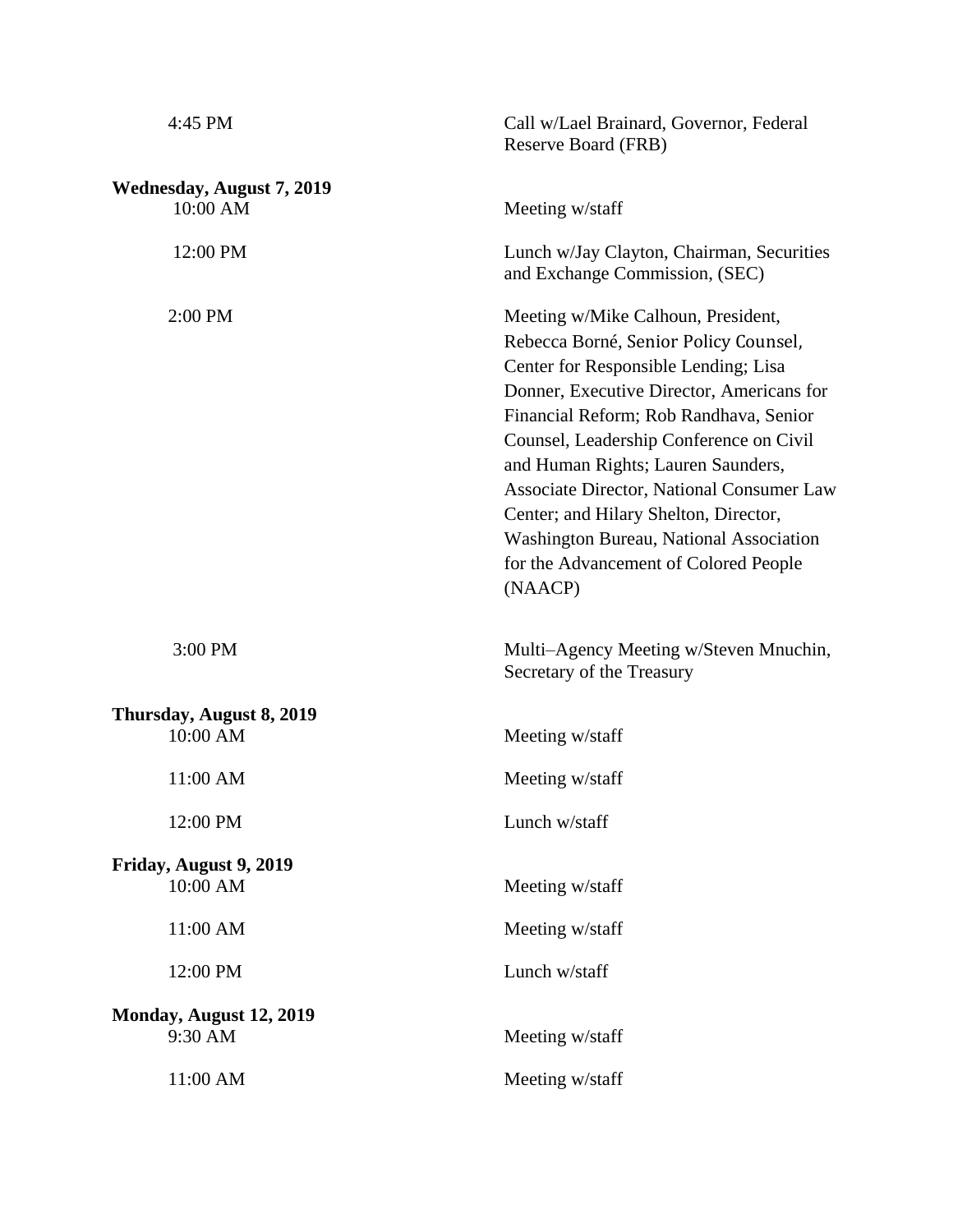| 12:30 PM                               | Lunch w/staff                                                                                |
|----------------------------------------|----------------------------------------------------------------------------------------------|
| 2:00 PM                                | Meeting w/staff                                                                              |
| 2:30 PM                                | Meeting w/staff                                                                              |
| 3:30 PM                                | Multi-Agency Meeting w/Jay Clayton,<br>Chairman, Securities and Exchange<br>Commission (SEC) |
| Tuesday, August 13, 2019<br>9:00 AM    | Meeting w/staff                                                                              |
| 12:15 PM                               | Lunch w/Bitmal Patel, Assistant Secretary<br>of the Treasury for Financial Institutions      |
| 2:00 PM                                | Meeting w/staff                                                                              |
| 3:00 PM                                | Meeting w/staff                                                                              |
| Wednesday, August 14, 2019<br>10:00 AM | Meeting w/staff                                                                              |
| 12:00 PM                               | Lunch w/staff                                                                                |
| 2:00 PM                                | Multi-Agency Meeting on the Bank Secrecy<br>Act (BSA), at the U.S. Treasury                  |
| 3:30 PM                                | Meeting w/Bob Hoyt, General Counsel,<br><b>Barclays</b>                                      |
| Thursday, August 15, 2019              |                                                                                              |
| 9:00 AM                                | Meeting w/staff                                                                              |
| 1:30 AM                                | Meeting w/staff                                                                              |
| 12:30 PM                               | Lunch w/staff                                                                                |
| 2:00 PM                                | Meeting w/staff                                                                              |
| 3:00 PM                                | Meeting w/staff                                                                              |
| 4:00 PM                                | Meeting w/staff                                                                              |
| Friday, August 16, 2019<br>9:00 AM     | Meeting w/staff                                                                              |